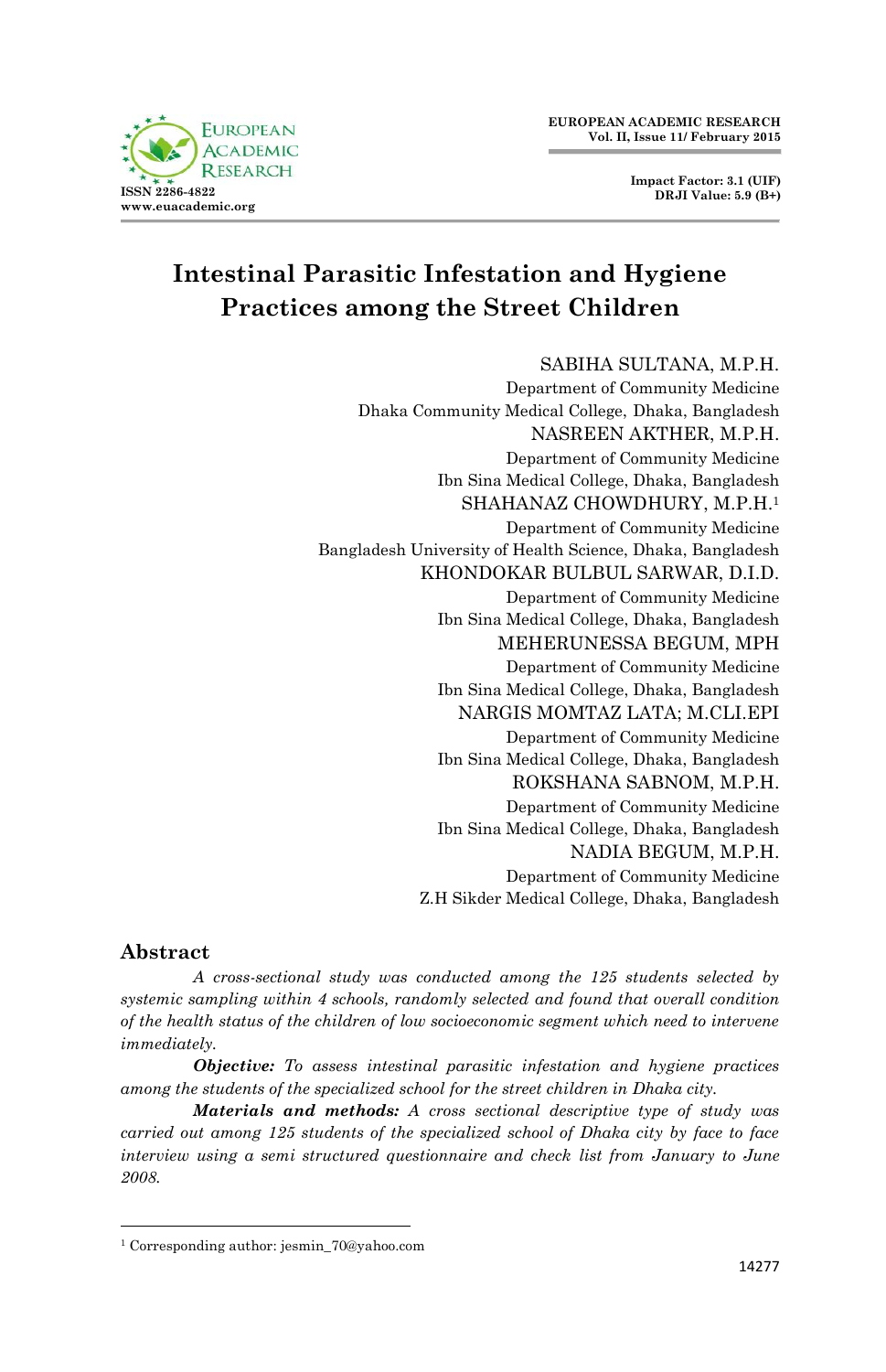*Results: The mean age of the respondents was 10.2±1.8 years ranging from 6-15 years. The number of girls studying in this school was higher than the boys. Their knowledge on parasitic disease was 30.9%, but 77.8% of the respondents had the habit of hand washing before each meal. About 66.76% always wear shoes and a vast majority (97.5%) drink comparatively safe tap water. 71.6% had no health related problems in last 30*  days from the date of study. Most of the respondents about 87.7% get their treatment *from school doctors. Out of the respondents 44.4% were stunted, 39.5% were under weight and malnutrition rate had been 56.8%. Since they get regular medical checkup from the school doctors, they were comparatively less infected with both protozoal and helminthic infections. Most of the results found in the cross tables were not statistically significant as the sample size was small and also the respondents had antihelminthic drugs just 30 days before the study started.*

*Conclusion: The results shows poor health status of the children of low socioeconomic segment which need to intervene immediately.*

**Keywords:** parasitic infestation, hygiene practices, sanitary latrine and malnutrition

## **Introduction**

The health of school-age children can play a major role in determining the successful development of a nation. School serve as an ideal setting to positively affect children's health because they reach young people at a critical age of development in which lifestyles are tested, developed and adapted through social interactions between students, teachers, parents and others. In 1995 the World Health Organization (WHO) launched the 'Global School Health Initiative' which offers a vision for the development of comprehensive school-based efforts to improve health. That vision is manifested by the creation of health-promoting schools (World Health Organization,  $1997\bullet$  $1997\bullet$  $1997\bullet$ ). A health-promoting school is a school that strives to constantly strengthen its capacity as a healthy setting for living, learning and working. In order to effectively address important health concerns in the context of a healthpromoting school, WHO suggests that various health problems or risks be identified and prioritized, A priority health concern, e.g. malnutrition, tobacco use, HIV/AIDS infection, parasitic infection, etc. is then suggested to be used as an entry point for the development of health-promoting schools.**<sup>1</sup>**

Helminthes such Ascaris, Trichuris and Hook worms are approximately infect 3.5 billion individuals worldwide. **<sup>2</sup>** The intestinal parasites are distributed in host community so that a minority of the individual is heavily infected. Whereas the majority harbors few or no worms.**<sup>3</sup>** This aggregated distribution is probably due to a complex combination of factors related the host's ability to resist infection such as genetic constitution and immune responsiveness.**<sup>4</sup>** Intestinal parasites are widely prevalent in developing countries due to poor sanitation and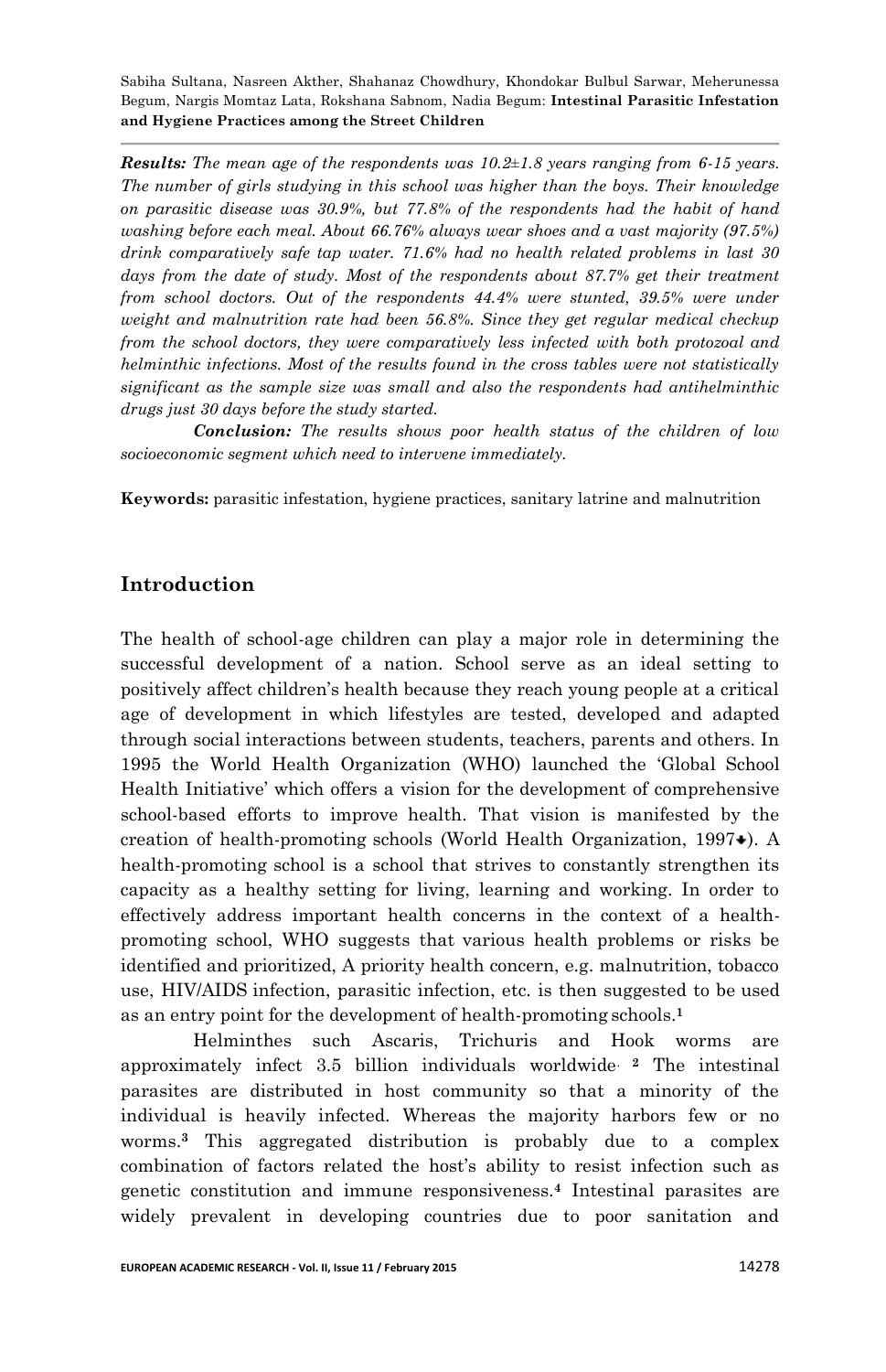inadequate personal hygiene. The commonest parasitic infection reported globally Ascaris 20%, Trichuris trichiura 10% and Entamoeba histolytica.**<sup>5</sup>** 

More than one quarter of world's population in the developing countries are infected with one or more species of intestinal parasites (WHO, JOICEF 1980). In our country it is also a major public health problem in rural and urban areas with a wide spread endemicity. Low socioeconomic conditions, poor hygienic habits and most importantly lack of health education are the reasons behind this. Low living conditions, unhygienic surroundings, lack of sanitary latrines are main causes of the widespread prevalence of intestinal parasitic infestations. Due to availability of very limited resources the developing countries cannot prevent the spread of this commonest infection.**<sup>6</sup>**

**EUROPEAN ACADEMIC RESEARCH - Vol. II, Issue 11 / February 2015** 14279 Dhaka city with its 15million population is one of the most densely populated cities in the world. Around 35% of the total populations of Dhaka city reside in slums where the living standard is well below standard. Supply of pure drinking water is absent and proper sanitation facilities are not available. To make the situation even more complicated everyday a considerable percentage of people are adding up with the already sizeable slum dwelling population. A particular vulnerable group in this regard is 'Street Children'. They live and grow up on the margin of society in a state of neglect and deprivation, often without protection, without education, affection, care and guidance from the adult members of the family. Their presence and situation is symptomatic of social problems such as poverty, overpopulation, unemployment, illiteracy and the absence of alternative options to fulfill the minimum basic rights' fulfillment of these children and their families. Although street children are not new phenomena in Bangladesh, the hard fact is that at neither macro-level nor micro level, appropriate data or reliable statistics are available on their number, their actual living conditions, needs and interests. According to the 'Estimation of the Size of Street Children and their Projection for Major Urban Areas of Bangladesh 2005' commissioned to BIDS by ARISE, the present number of Street Children in six divisional cities has been estimated as 3,89,892 with a major concentration in Dhaka city 63.91% and the lowest concentration being 2.50% of the total in Barisal. The problem is thought to be escalating due to the rise in urban migration and rural poverty. Despite the hazardous living conditions in the cities, out-migrants from rural areas are pouring into urban centers due to rural poverty, unemployment, landlessness, river erosion, family conflict, worse law and order situation, disintegration of traditional family and community structures that have ushered changes in the socioeconomic scenario. As such the number of street children is likely to increase. The above BIDS study predicts the number street children shall rise to 1,144,754 in 2014 and 1,615,330 in 2024. The street children face not only denial of basic rights such as safe shelter, food, health care, safe drinking water, education, guidance, security, recreation, but they are also subjected to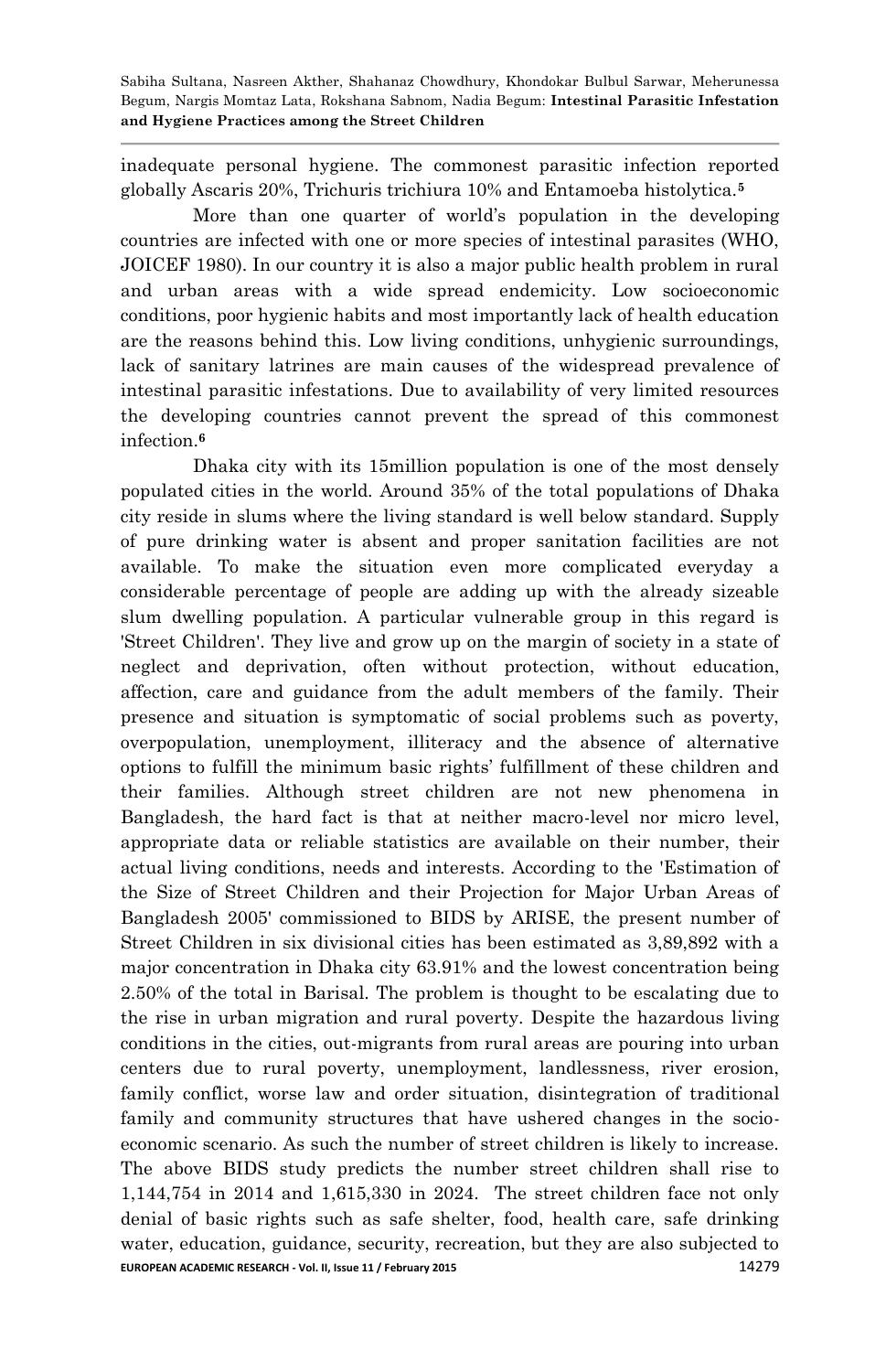many risks and different forms of exploitation such as child labor, physical torture, sexual abuse, HIV/AIDS, and trafficking. Moreover, a large number of this susceptible segment becomes the victims of trauma, stigma and different types of mental disorder due to varieties of bitter experiences in their street life which in turn make them distrustful, diffident and distasteful towards life. A large criminal network takes advantage of street children in order to make profits, exploiting their vulnerability and ongoing struggle for survival. They are typically engaged in: hazardous low waged jobs, commercial sex work, smuggling and stealing, distribution of drug and weapons.**<sup>7</sup>**

The present study was a small effort to look into the related factors which are responsible for the endemicity of intestinal parasite in all over our country. In Bangladesh about 45% of the total population is under 15years of age. The children of this age group should be strongly encouraged to start proper sanitary practices at home or in their school or in their working place as if they are habituated to defecate at sanitary latrine and learn proper sanitary practices, it will continue throughout their life. A large number of studies on epidemiology of the Intestinal Parasites had been carried out in the past by several researchers in different parts of the country. All of them have reported very high prevalence of Intestinal Parasites in Bangladesh. The problem of this epidemic in Bangladesh is more acute as the density of population in our country is the highest in the world and the number people living and growing up in the slums are also huge. The percentages of the people infected with this disease are higher among the poor as they live in the unhygienic conditions. The proper understanding of the findings of this study, done in the schools run by the Ain O Shalish Kendra will be very crucial as it exposes the real picture of an even broader situation where several crore of our populations coexist with this dreadful infection. Any future course of action to stem the spread of this disease among the poorer section of the people can be derived from studies like this. It may also help to identify the achievements and weakness of the preventive measures taken for intestinal parasitosis.

#### **Material and Methods**

**EUROPEAN ACADEMIC RESEARCH - Vol. II, Issue 11 / February 2015** 14280 This was a cross sectional study conducted in Schools of Ain O Shalish Kendra selected randomly, one of the leading NGOs is working for the improvement in the field of Human Rights of Dhaka city from January to June 2008. A total of 125 students were selected by systemic sampling. For the study 125 boxes were distributed among the students. Though all of them very eagerly attended the preliminary sessions but only 81 of the students could actually bring the samples properly as the rest 24 either destroyed the formalin or broke the containers supplied for bringing their stool samples from their homes. This was also a reason for the comparatively smaller sample size. A questionnaire cum checklist was used as data collecting instrument. Pre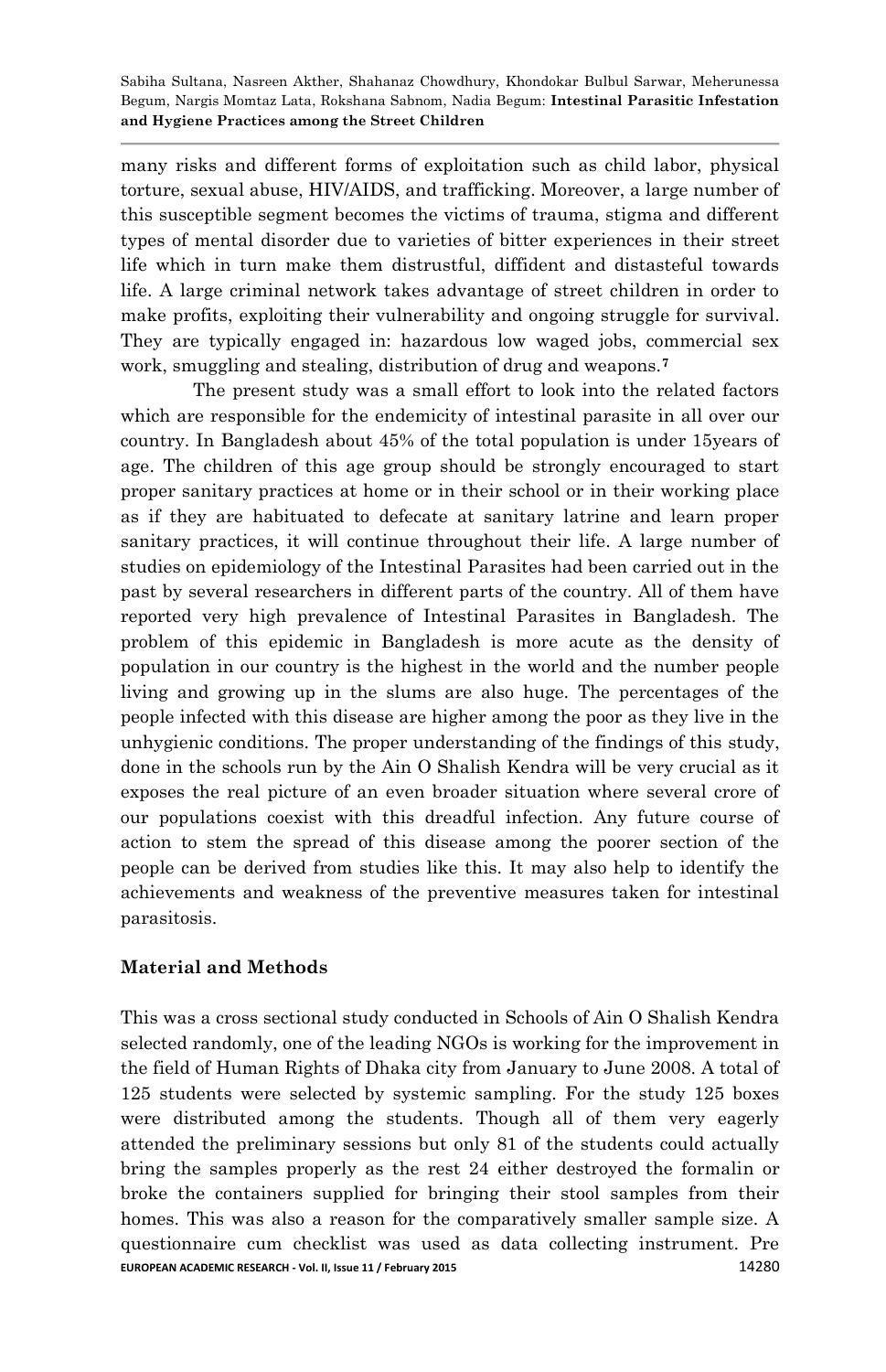testing of the questionnaire was done before the finalization of data collecting instrument. Direct interview and observation by the data collector trained earlier on the process of data collection was the procedure of data collection. The nature of the study was explained to the students properly and assurance was given about the confidentiality. Those who were selected for bringing their stool samples were interviewed face to face. At the time of fill up everything was observed carefully. Every student was supplied with a plastic container containing 5ml of 10% formalin as to ensure the well preservation of the stools. The students were given an idea about the amount of stools required and how to collect them correctly. Stool collections were collected from the students from their schools. After collection they were brought to the laboratory of microbiology and mycology department NIPSOM, Mohakhali, Dhaka where with the help of expert technicians. stool samples were examined carefully with Lugol's iodine and normal saline and recorded in the prescribed result sheet. At the end of each day of data collection the editing of the filled up instrument and necessary correction was done for any omission or incorrectness. Data were analyzed by using SPSS data analysis Package.

#### **Results**

**Table 1 shows** that mean  $\pm$  SD =10.2 $\pm$ 1.8 years; Range = 6 to 15 years. The mean age of the students was  $10.2 \pm 1.8$  years ranging from 6 to 15 years. More than two fifths  $(43.2%)$  were in the age group 10-11 years followed by 29.6% in the age group less than 10 years and  $27.2\%$  in the age group 12 years and above. Data analysis indicated that highest percentage of children were engaged in household works followed collect waste material from dustibin16(19.8%), collect street paper  $12(14.8\%)$ , garment works  $12(14.8\%)$ , collect household garbage  $7(8.6%)$ , work in vegetable shop  $6(7.4%)$ , help mother's work  $4(4.9\%)$ , supply food in the office  $4(4.9\%)$  and sale chips in cinema hall 3(3.7%). Mean  $\pm$  SD =5.6 $\pm$ 1.6; Range = 2 to 10. The mean family size of the respondents was  $5.6\pm1.6$  ranging from 2 to 10. It was found that 38(46.9%) had family size 6 and above followed by 37(45.7% had family size 4-5 and  $6(7.4\%)$  had family size 2-3.

**Figure 1 shows that** out of 81 children,  $21(25.9%)$  were boys and  $60(74.1%)$ were girls.

**Figure 2 shows that** Two third of the children's father were illiterate  $(67.9%)$  followed by  $22.2%$  had primary level of education,  $8.6%$  had below SSC level education and 1.2% had above HSC level education.

**Table 2 shows** that Less than one third 25(30.9%) of the children had knowledge on parasitic disease and rest of the children  $56(69.1\%)$  had no knowledge on parasitic disease. Out of 81 children, 63(77.8%) reportedly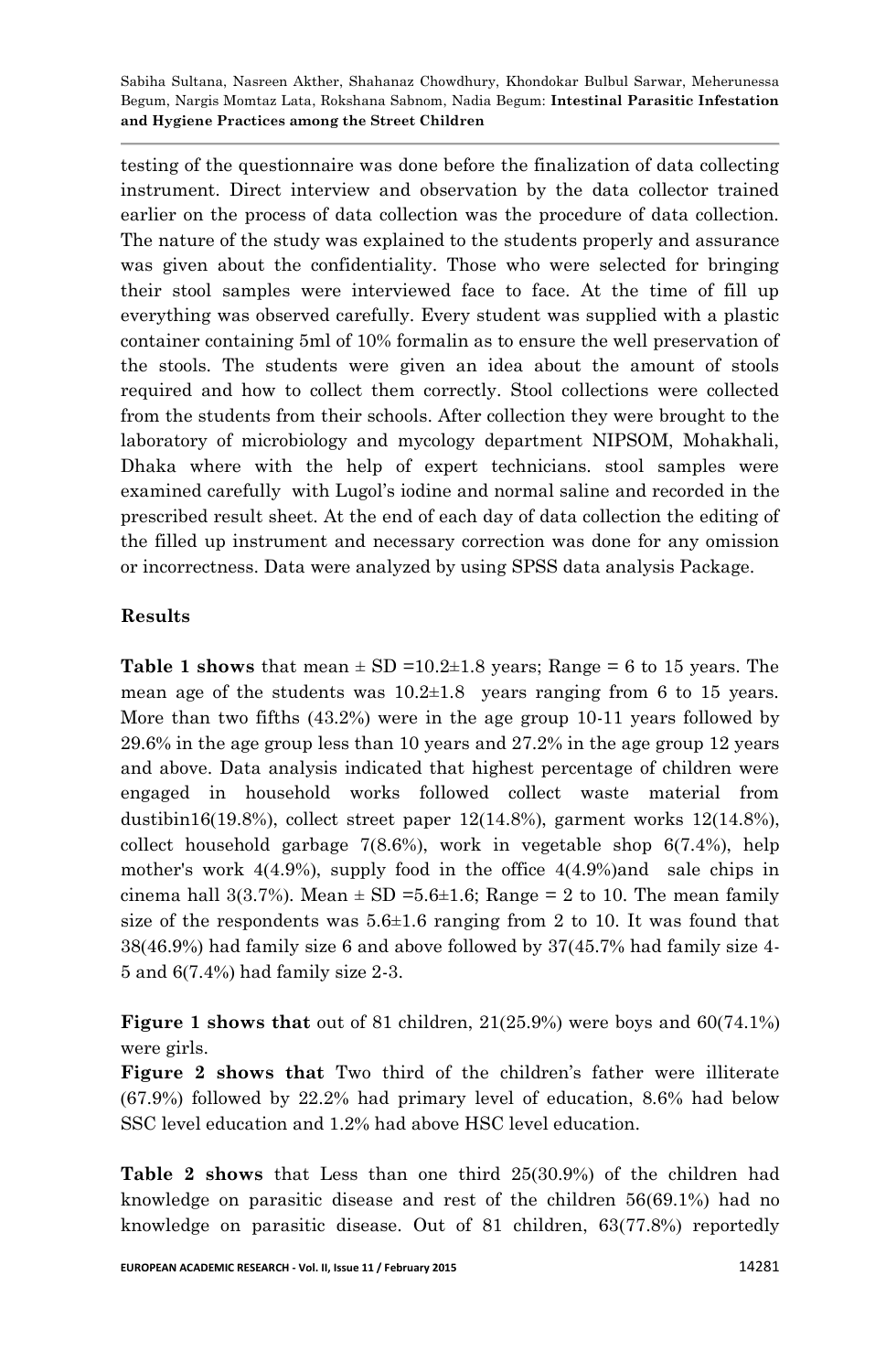mentioned that they had practice of hand washing before meal and after defecation followed by  $6.2\%$  mentioned that they had habit of hand washing before meal, after defecation, and before preparation of food  $(6.2\%)$ , before meal  $(6.2\%)$ , after defecation only  $(4.9\%)$ , before preparation of food  $(1.2\%)$ . Majority of the children mentioned that they washed hand with soap and water  $(97.5\%)$  followed by only water  $(1.2\%)$  and wash with ash  $(1.2\%)$ . Only  $2(2.5%)$  of the children reportedly mentioned that they had habit of nail cutting by teeth and majority of the children had no such habit (97.5%). Two thirds (66.7%) of the respondents reportedly mentioned that they had habit of wearing shoes followed by 29.6% reportedly mentioned that they had occasional habit of wearing shoes. But 2.5 had no such habit. Majority of the children reportedly mentioned that they had habit of wearing shoes during defecation; very few mentioned that wearing shoes during nighttime not in daytime, but 7.4% reportedly mentioned that they had no habit of wearing shoes.

**Figure 3 shows** that regarding the transmission of parasitic disease, two third  $(67.9%)$  of the children had no knowledge. However, 13.6% of the children reportedly mentioned that it is transmitted due to habit of taking sweetened food followed by eat with dirty hand  $(12.3\%)$ , bathroom with bare foot  $(6.2\%)$ , dirty nail  $(4.9\%)$ , eat sugar  $(4.9\%)$ , remain dirty  $(2.5\%)$ , eat unwanted food  $(1.2\%)$ .

**Table 3 shows** that Half of the children living in the partially paucca house  $42(51.9\%)$  followed by tin house  $28(34.6\%)$ , completely pucca house  $7(8.6\%)$ and  $4(4.9%)$  living in jhupri. Regarding the sources of drinking water, majority of the children used tap water  $79(97.5%)$ . Data indicated that  $37(45.7%)$  of the children used sanitary latrine and  $44(54.3%)$  used non sanitary latrine. Only  $14(17.3%)$  of the children reportedly mentioned that they had to use boiling water for drinking purposes.

**Table 4 shows** that Out of 81 children, 44.4% of the them were stunted that is height for age less than  $-2$  z score and  $39.5\%$  of the children were underweight in that is z score less than -2. The overall nutritional status indicated that  $43.2\%$  of the children were normal and  $56.8\%$  were malnourished.

**Table 5 shows** that Stool examination of the children indicated that 70.4% of the children had no helminthic infection. However, 17.3% had AL, 14.8% had TT,  $2.5\%$  had giardiasis and  $1.2\%$  AD infestation. On the contrary,  $71.6\%$  of the children had no protozoal cyst and 19.8% had E. histolytica followed by 11.1 had E. coli and 3.7 had H.nana infection. Data analysis indicated that 48.1 of the children had no protozoal and helminthic infestations. It was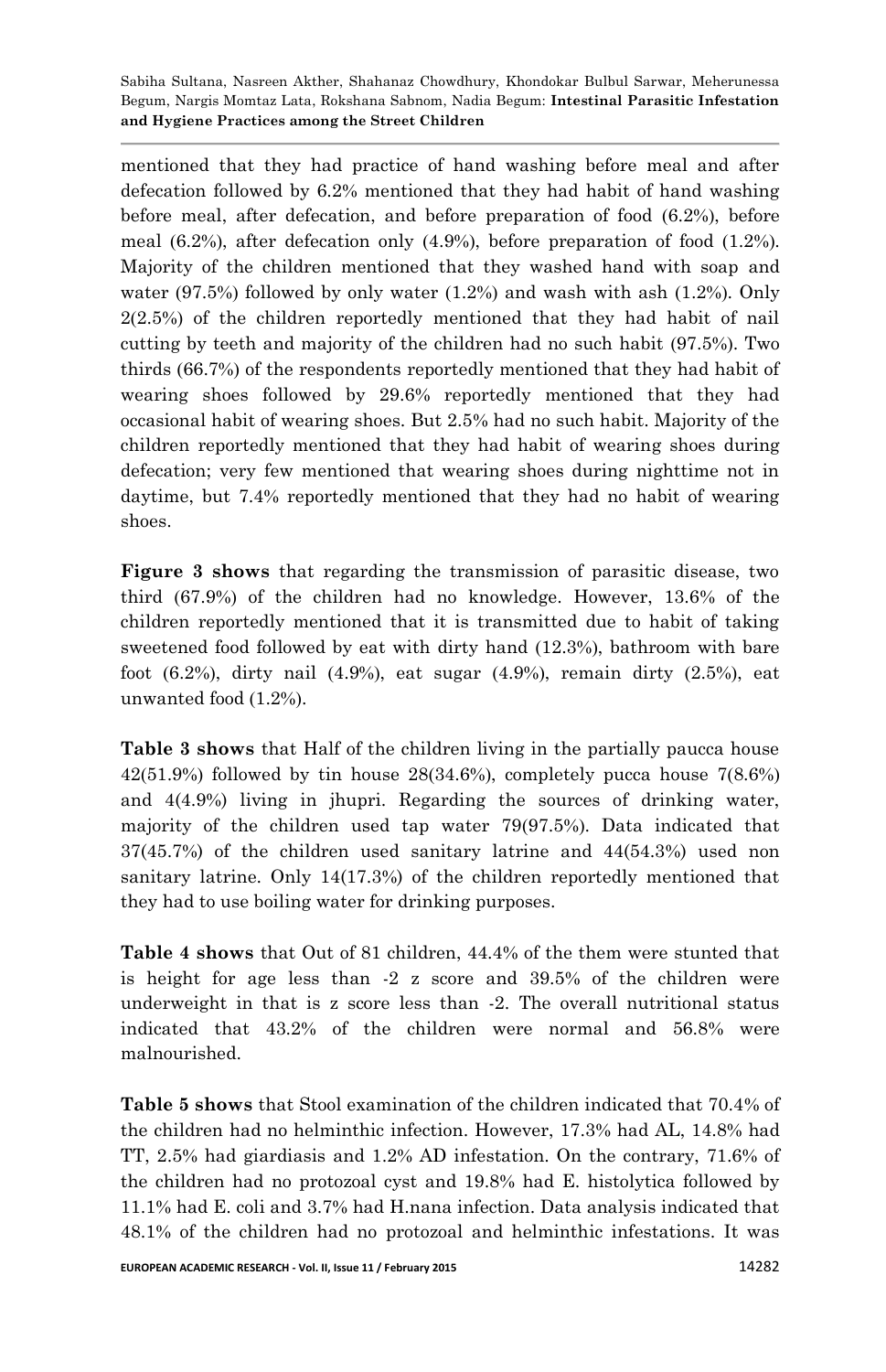found that  $22.2\%$  had protozoal cyst and  $23.5\%$  had helminthic cyst and 6.2 % had both protozoal and helminthic infection. Majority of the children received treatment from school doctor  $(87.7%)$  followed by  $6.2%$  from pharmacist and 4.9% from private hospital and 1.2% from MBBS doctor.

**Table 6** shows that the frequency of the parasitic infestations was slightly higher among females (20.7%) than males (19.1%), but this difference was not statistically significant (p>0.05)

**Table 7 shows** that Data analysis found that parasitic infection was found to be high among the children with malnutrition  $(58.7%)$  compared to the normal children  $(42.9\%)$ , but the difference was not statistically significant (p>0.05).

#### **Discussion**

The present study shows that the mean age of the school children was 10.2 years. More than two fifths (43.2%) of the respondents were in the age group of 10-11 years. This is similar to the finding reported by Fashuyi  $^8$  in Ondo where infestation was commoner among the 6-15 years old. Number of girls were  $60$  (74.1%) of the respondents and the boys were (25.9%) of the study population. Since it is specialized school for the poor almost all the students were engaged in different types of works to support their families and its is found from the study that the highest number (21%) of students were engaged in household works. Almost 47% of the respondents were from large families of 6 of members or more. Less than one third  $25(30.9%)$  of the children had knowledge on parasitic disease and rest of the children  $56(69.1\%)$  had no knowledge on parasitic disease. Here in this study it seems that the children has lack of knowledge on parasitic disease which has impact on parasitic growth in the children. Out of 81 children,  $63(77.8%)$  reportedly mentioned that they had practice of hand washing before meal and after defecation followed by 6.2% mentioned that they had habit of hand washing before meal, after defecation. In a study found that regarding hand washing practice 10.0% and 18.5% respondents were found to wash their hands with soap before meal and after defecation respectively **<sup>9</sup>**. It seems to be lower than this study which suggest that the respondents in this study were more aware of the hand washing practice, Majority of the children mentioned that they washed hand with soap and water  $(97.5\%)$  followed by only water  $(1.2\%)$  and wash with ash  $(1.2\%)$ . This also shows that the respondents used soap and water more than other form for hand washing. Only  $2(2.5\%)$  of the children reportedly mentioned that they had habit of nail cutting by teeth and majority of the children had no such habit  $(97.5\%)$ . Higher prevalence of parasitic infection was seen in those children who had not trimmed their nails during our observation (33.33% in comparison to 16.75% seen in children who had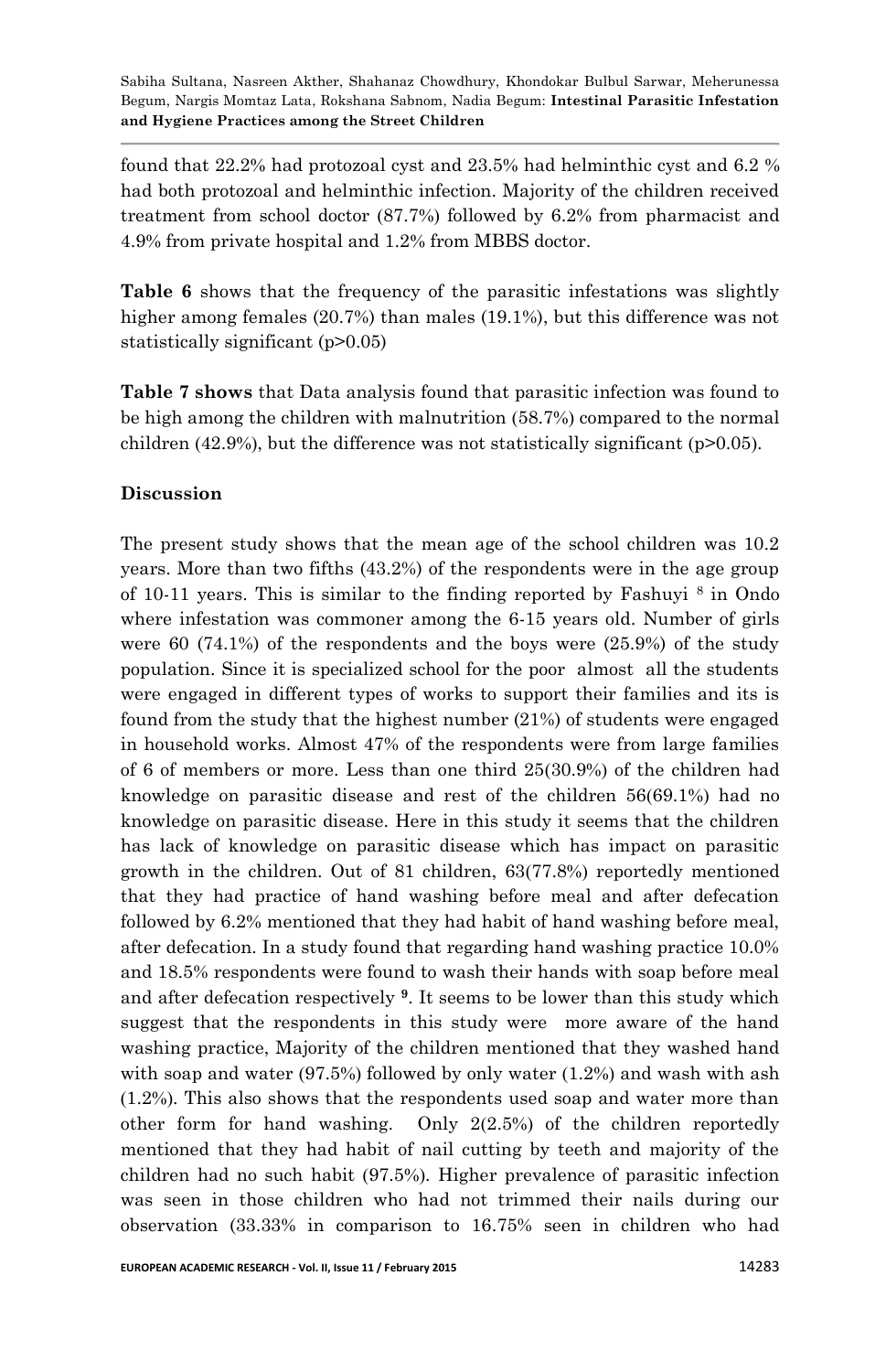trimmed their nails). Similar findings were also reported elsewhere.**10,11**. The study may differ from the finding but it may suggest that the respondents in this study may have higher prevanlence of parasitic infection due to not having habit of nail cutting. Majority (86.4%) of the children reportedly mentioned that they had habit of wearing shoes during defecation; In other study found that shoe wearer during toilet use were 81.4% **<sup>9</sup>**. It is seen in this study that the children had good habit of wearing shoe during defecation. Regarding the transmission of parasitic disease, two third  $(67.9%)$  of the children had no knowledge. However, 13.6% of the children reportedly mentioned that it is transmitted due to habit of taking sweetened food followed by eat with dirty hand  $(12.3\%)$ , bathroom with bare foot  $(6.2\%)$ , dirty nail  $(4.9\%)$ , eat sugar  $(4.9\%)$ , remain dirty  $(2.5\%)$ , eat unwanted food  $(1.2\%)$ . Here in this study it seems that the children have lack of knowledge on parasitic disease transmission which may have impact on parasitic growth in the children. Out of 81 children, 44.4 of the them were stunted that is height for age less than -2 z score and 39.5% of the children were underweight in that is z score less than  $-2$ . The overall nutritional status indicated that  $43.2\%$  of the children were normal and 56.8% were malnourished. The finding is lower than study done in India that 67.5 percent of the subjects were underweight, 62.8 percent were stunted while 26.5 percent were wasted. **<sup>12</sup>**. As the children knowledge regarding transmission of the parasitic disease were lower so the children were affected with the disease which justify the cause of such high malnourishment. But the other probable cause of malnourishment should also be excluded. In this respect further evaluation should be done. Stool examination of the children indicated that 70.4% of the children had no helminthic infection. However, in this study AL accounted for 17.3%, which is lower than the percentages reported in most of other countries,**13-16** which may due to the regular biannual deworming program of the Government of Bangladesh along with Vitamin A supplementation. In this study it is seen that 14.8% had TT, double infection with Ascaris and Trichuris are also commonly reported.**<sup>14</sup>**

In this study it was found that 19.8% had E. histolytica protozoal infection where as in other study also shows that E. histolytica was the most common protozoa infection**<sup>17</sup>**. Majority of the children received treatment from school doctor  $(87.7%)$  followed by  $6.2%$  from pharmacist and  $4.9%$  from private hospital and 1.2% from MBBS doctor. From here we can say that the children had good treatment access from the school. The frequency of the parasitic infestations was slightly higher among females (20.7%) than males (19.1%), but this difference was not statistically significant (p>0.05) Some studies showed higher prevalence of these infections among females **18-19** while others observed an increase in the prevalence of intestinal parasitic infection among the males **<sup>20</sup>** and others found an equality between both genders **20-22**. In general, the increased mobility of the male increases the risk of infection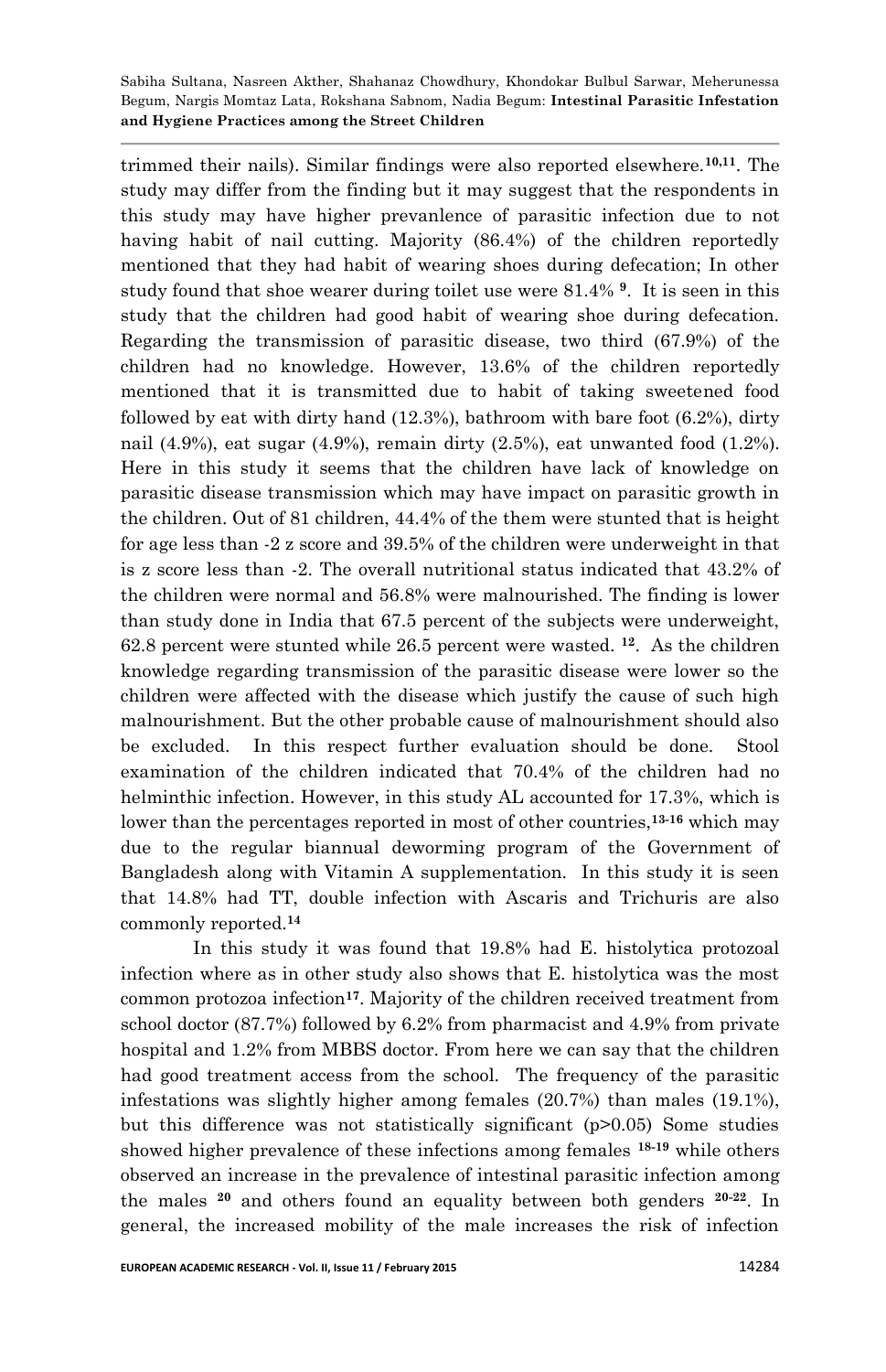among them, while female have more soil contact during growing vegetables and eat raw vegetable with prepared food more often than males. Our result illustrated an equal exposure of the both genders to parasitic infections due to sharing the same environmental conditions. In addition, gender did not influence the prevalence of the intestinal parasites infestations in our study. It was also found that parasitic infection was found to be high among the children with malnutrition  $(58.7%)$  compared to the normal children  $(42.9%).$ but the difference was not statistically significant  $(p>0.05)$ . As the children that were more affected with the disease which justify the cause of such high malnourishment.

### **Conclusion**

It is suggested that screening for parasite infestation is necessary as part of the general health care programme. For this reason, preventive measures should be implemented. These could include health education, public and good personal hygiene practices. Appropriate health education should be given to children and their parents concerning disease transmission, personal hygiene and safe drinking water.

#### **REFERENCES**

- 1. Creating health promoting schools in rural China: a project started from de worming, Health Promotion International, volume 115 no 03, pages 197-206, September 2000.
- 2. Intestinal Parasites Infections In Refugees Camps In The Gaza Governorates, Palestine, 2007.
- 3. Bundy DAP, Hall A, Medly GF- Evaluating Measures to Control Intestinal Parasitic Infections. World Health Statistic Quarterly, 1992, 45(2-3) Pg: 168-179.
- 4. Ara J. and Ahmed M. A study on Parasitic diseases among the employees of different restaurant of Dhaka city, Seminar Magazine copy, PP (49-53)
- 5. A publication by JOGAJOG a national NGO working for the betterment of the street children in Bangladesh. website : [www.jogajog.org.](http://www.jogajog.org/)
- 6. Intestinal parasites prevalence and related factors in school children, a western city sample--Turkey. Dec 2004.
- 7. Health inequities: Lower Socio Economic Condition and higher and higher incidence of Intestinal Parasites, Manisa a western city of Turkey 2007.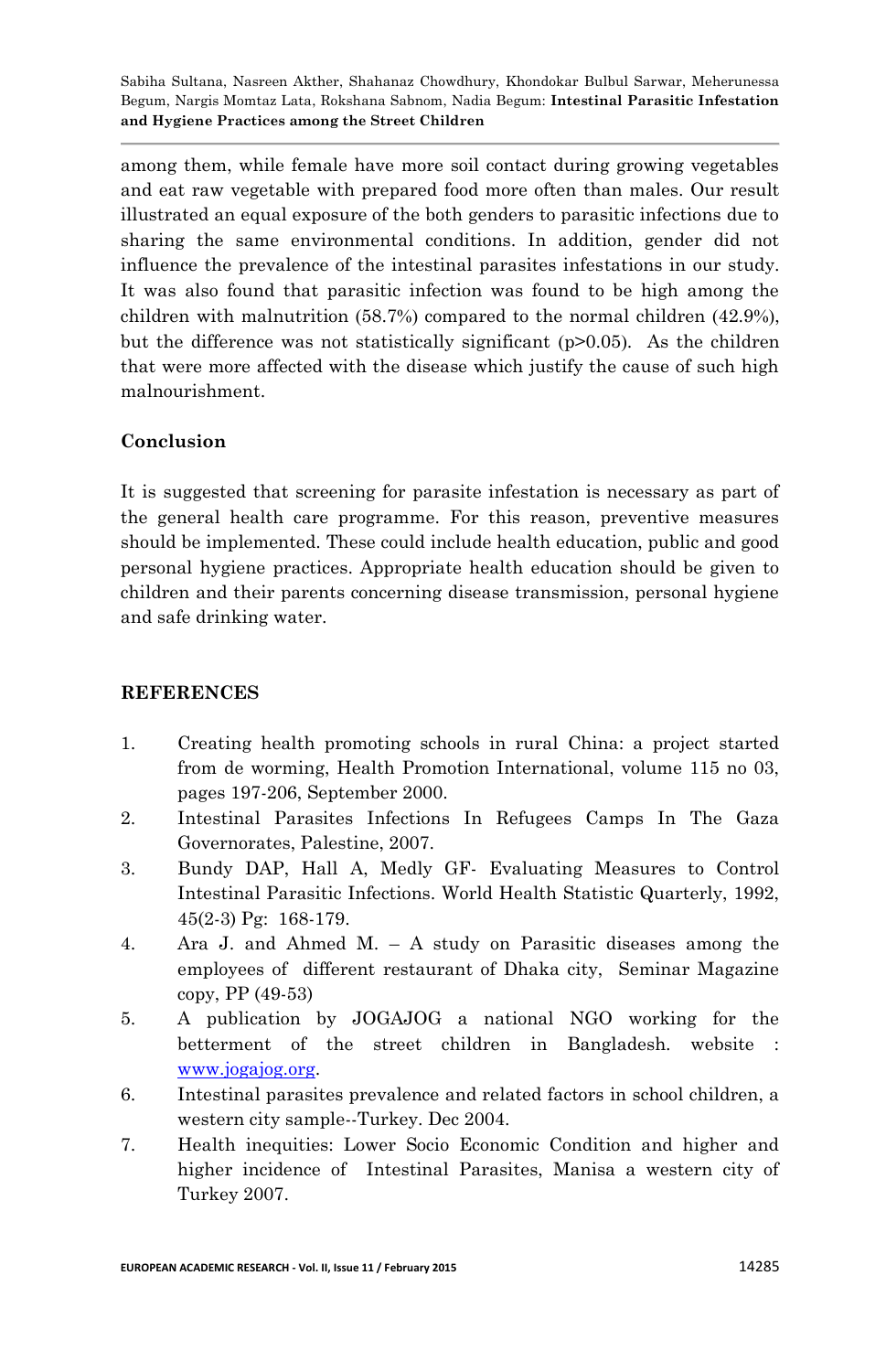- 8. Fashuyi SA. The pattern of human intestinal infections in farming communities in different parts of Ondo State, Nigeria. West Afr J Med 1992; 11:13-7
- 9. S A Sultana Azam, M M Rahman Bhuiyan, M Zaforullah Choudhury, K Ali Miah. Intestinal Parasites and Sanitary Practices among the Rural Children, TAJ June 2007; Volume 20 Number 1
- 10. Yodomani B, Sornmani S, Phatihatakorn W, Harinasuta C. Reinfection of Ascariasis after Treatment with Pyrantel Pamoate and the Factors Relating to its active Transmission in a slum in Bangkok. In: Collected papers on the control of soil transmitted helminthiasis. *Asian parasite control Organ* 1983; 2: 89-103.
- 11. Ismid Suharijha, Rukmono Bintari. Nail and dust examination for helminthic eggs in orphanages. In: Collected papers on the control of soil transmitted helminthiasis. *AsianParasite Control Organ* 1983; 6: 59-61.
- 12. Awasthi P, Pande VK. Prevalence of malnutrition and intestinal parasites in preschool children in Lucknow. India Pediatr1997;34:7
- 13. Adedoyin MA, Awogun IA, Juergensen T. Prevalence of intestinal parasitosis I nrelaionship to diarrhea among children in Ilorin. West Afr J Med 1990;9;83-8
- 14. Fagbenro-Beyioku FA, Oyerinde JPO. Parasitic intestinal infections of children in Lagos. Nig J Paediatr 1987;14:89-95.
- 15. Bello'CSS, Tanyigna KB, Olotu CO. Intestinal parasites in Jos; a fouryear review. Nigerian Med Pract 1997; 34:11-3.
- 16. Fashuyi SA. The pattern of human intestinal helminth infections in farming communities in different parts of Ondo State, Nigeria, West Afr J Med 1992;11:13-7
- 17. Abbas Obaid Farhan Prevalence of Intestinal Parasitic Infestations in Al-Anbar Province , West of Iraq., *J. of university of anbar for pure science : Vol.6:NO.1: 2012*
- 18. De Beni Mellal; Taounate et Tiznitand Ratra. Prevalence des parasitoses intestinales au nivea des provinces. Rapport du Minietere de la Sante Republique, 1996.
- 19. Khales Y. Les parsitoses intestinales dans la ville de Mohammedia entre 1991 et 1997. PhD thesis. Rabat, Marco, Département de Parasitologie, Universite Mohamed V., 1998.
- 20. El Kettani, S.; Azzouzi, E.; Boukachabine, K.; El Yamani, M.; Maata, A. and Rajaoui, M. Intestinal parasitosis and use of untreated waste water for agriculture in Settat, Morocco. Estern Medt Hlth J. 2008, 14(6);801-7
- 21. Hedge, G.R., and Patel, J.C. Prevalence of intestinal infestation in rural area. Postgrad Med J, 1996, 32(4):225-228.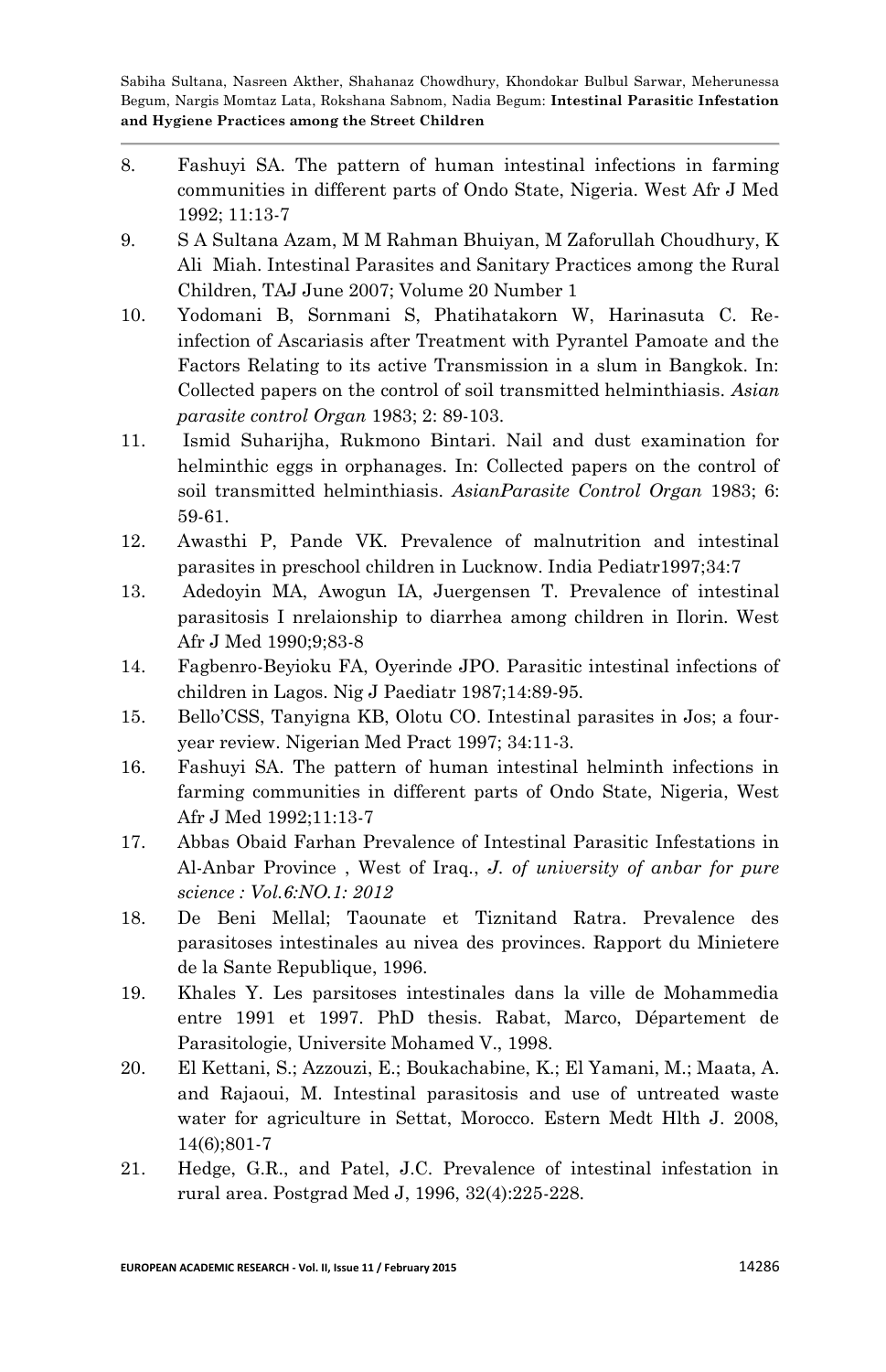22. Babiker, M.A. and Ahmed E.S. Frequency of intestinal parasites among food-handlers in Khartoum, Sudan. Estern Medt Hlth J. 2009, 15(4);1098-1104.

| <b>Variables</b>             | Frequency | Percent |
|------------------------------|-----------|---------|
| Age in years                 |           |         |
| <10                          | 24        | 29.6    |
| $10 - 11$                    | 35        | 43.2    |
| $\geq$ 12                    | 22        | 27.2    |
| Total                        | 81        | 100.0   |
| Type of work                 | Frequency | Percent |
| Household work               | 17        | 21.0    |
| Collect<br>material<br>waste | 16        |         |
| from dustbin                 |           | 19.8    |
| Collect street paper         | 12        | 14.8    |
| Garment works                | 12        | 14.8    |
| Collect household garbage    | 7         | 8.6     |
| Work in vegetable shop       | 6         | 7.4     |
| Help mother's work           | 4         | 4.9     |
| Supply food in the office    | 4         | 4.9     |
| Sale Chips in Cinema hall    | 3         | $3.7\,$ |
| Total                        | 81        | 100.0   |
| <b>Family size</b>           | Frequency | Percent |
| $2-3$                        | 6         | 7.4     |
| $4-5$                        | 37        | 45.7    |
| $\geq 6$                     | 38        | 46.9    |
| Total                        | 81        | 100.0   |

**Table 1 Distribution of the respondents' sociodemographic conditions:** 

**Table 2 Distribution of the respondents by knowledge, personal hygiene and sanitary practices:**

| <b>Variables</b>            | Frequency | Percent |
|-----------------------------|-----------|---------|
| Knowledge on parasitic      |           |         |
| disease                     |           |         |
| $\operatorname{Yes}$        | 25        | 30.9    |
| No                          | 56        | 69.1    |
| Total                       | 81        | 100.0   |
| Knowledge on practice       | Frequency | Percent |
| of hand washing             |           |         |
| Before meal and<br>after    | 63        | 77.8    |
| defecation                  |           |         |
| Before<br>meal,<br>after    | - 5       | 6.2     |
| defecation<br>before<br>and |           |         |
| preparation of food         |           |         |
| Before meal                 | 5         | 6.2     |
| After defecation            | 4         | 4.9     |
| Before preparation of food  | 1         | $1.2\,$ |
| Do not know                 | 3         | 3.7     |

**EUROPEAN ACADEMIC RESEARCH - Vol. II, Issue 11 / February 2015** 14287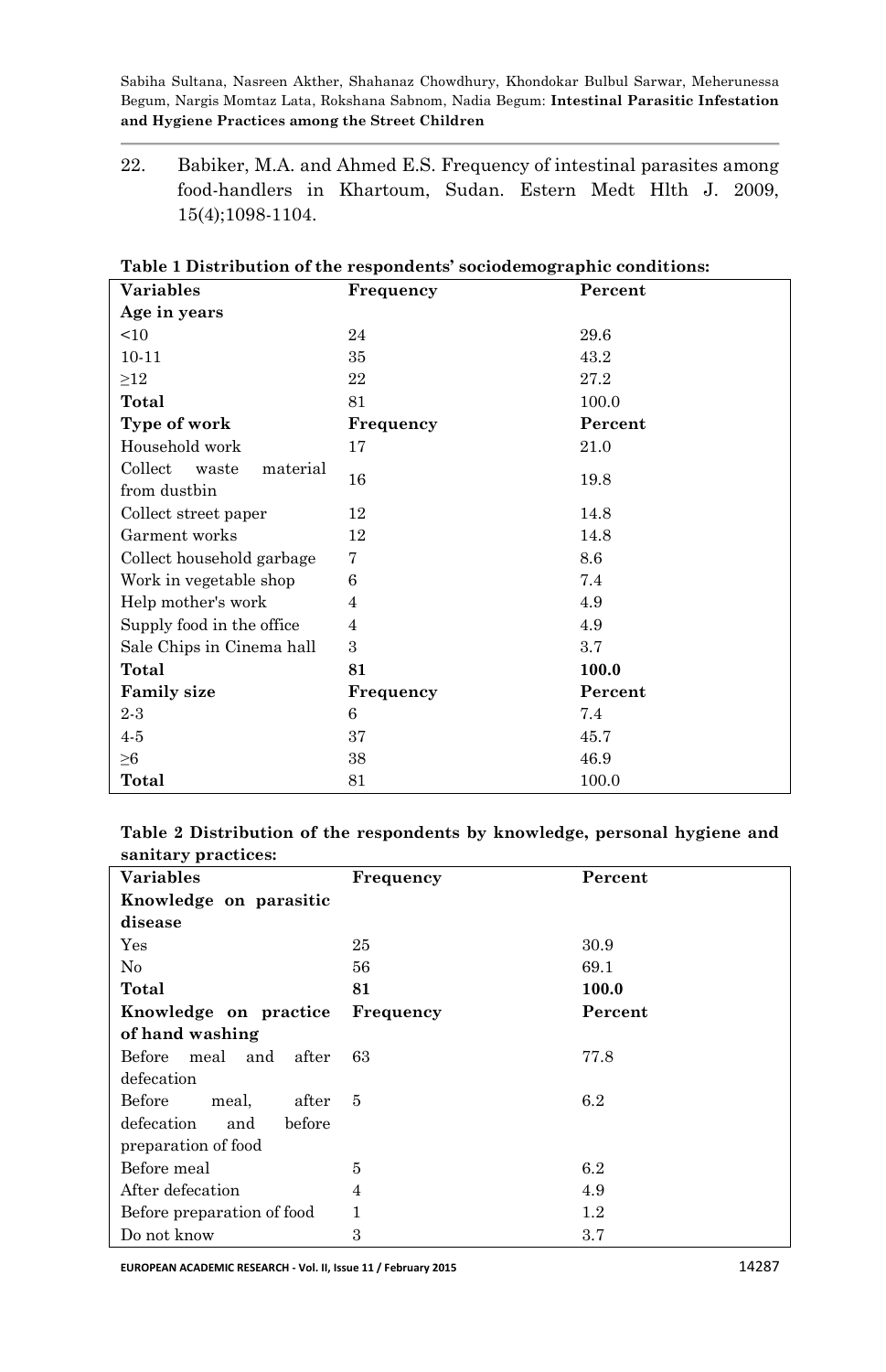| Total                      | 81             | 100.0   |
|----------------------------|----------------|---------|
| Material use for hand      | Frequency      | Percent |
| after<br>washing           |                |         |
| defecation                 |                |         |
| Wash soap and water        | 79             | 97.5    |
| Only water                 | 1              | 1.2     |
| Wash with ash              | $\mathbf{1}$   | 1.2     |
| Total                      | 81             | 100.0   |
| Habit of nail cutting by   | Frequency      | Percent |
| teeth                      |                |         |
| Yes                        | $\,2$          | 2.5     |
| No                         | 79             | 97.5    |
| Total                      | 81             | 100.0   |
| Habit of shoe wearing      | Frequency      | Percent |
| Always                     | 54             | 66.7    |
| Occasional                 | 24             | 29.6    |
| Never                      | $\overline{2}$ | 2.5     |
| During school time         | $\mathbf{1}$   | 1.2     |
| Total                      | 81             | 100.0   |
| Practice of defecation by  | Frequency      | Percent |
| using shoe                 |                |         |
| Wearing shoe               | 70             | 86.4    |
| Bare foot                  | 6              | 7.4     |
| Wearing show during night  | $\mathbf{1}$   | 1.2     |
| not in days                |                |         |
| Both wearing show and also | $\overline{2}$ | 2.5     |
| bare foot                  |                |         |
| Occasionally bare foot     | $\overline{2}$ | 2.5     |
| Total                      | 81             | 100.0   |

#### **Table 3 Distribution of the respondents by environmental condition n=81**

| <b>Environmental condition</b> | Frequency      | Percent |
|--------------------------------|----------------|---------|
| <b>Housing condition</b>       |                |         |
| Jhupri                         | $\overline{4}$ | 4.9     |
| Partially pucca                | 42             | 51.9    |
| Tin house                      | 28             | 34.6    |
| Pucca                          | 7              | 8.6     |
| Sources of drinking water      |                |         |
| Tube well                      | $\overline{2}$ | 2.5     |
| Tap water                      | 79             | 97.5    |
| Type of latrine use            |                |         |
| Sanitary                       | 37             | 45.7    |
| Non sanitary                   | 44             | 54.3    |
| Use of boiling water           |                |         |
| Yes                            | 14             | 17.3    |
| No                             | 67             | 82.7    |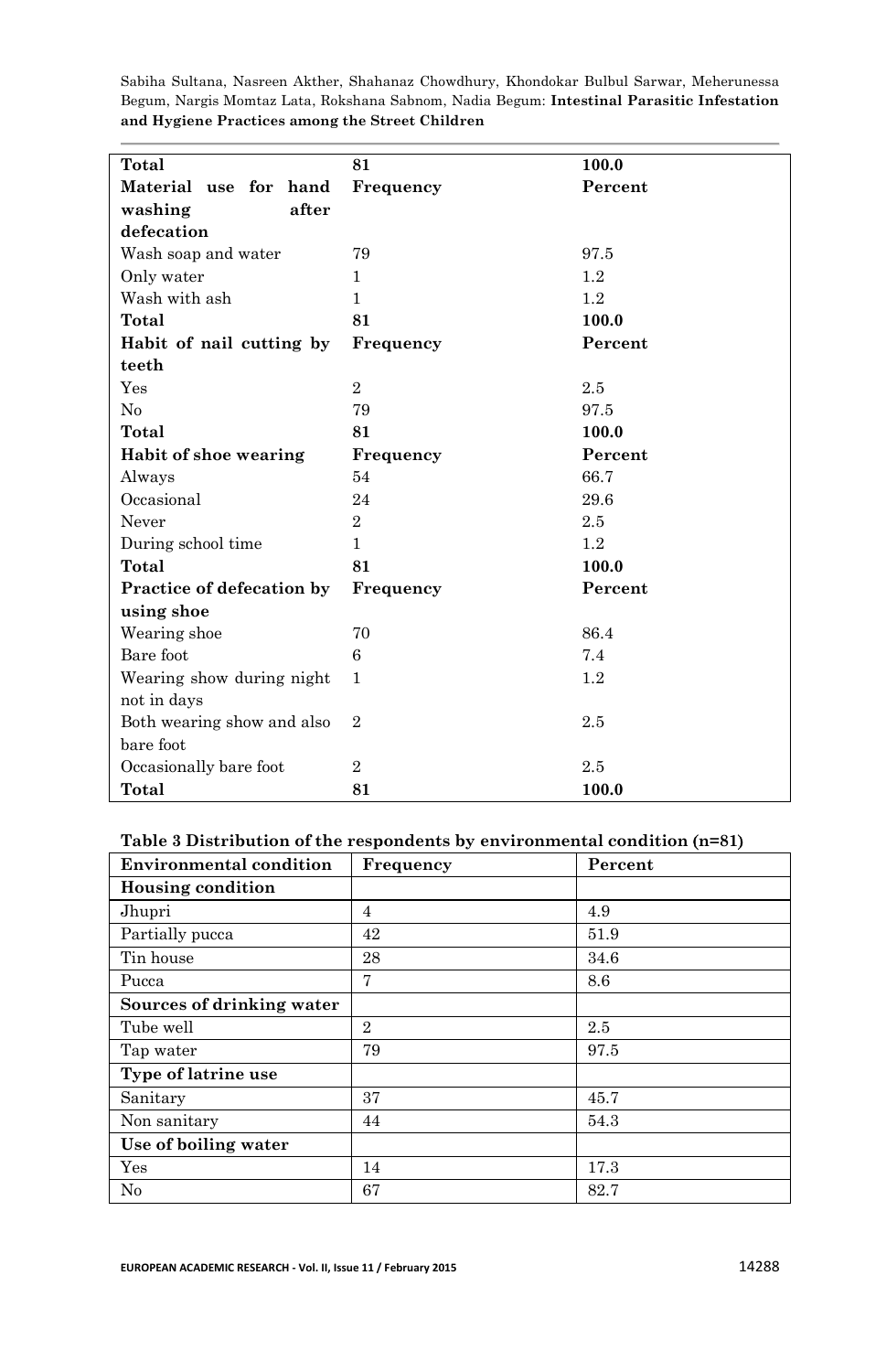| <b>Variables</b>          | Frequency | Percent |
|---------------------------|-----------|---------|
| Height for age (stunting) |           |         |
| Normal                    | 45        | 55.6    |
| Stunted                   | 36        | 44.4    |
| Total                     | 81        | 100.0   |
| Weight<br>for<br>age      |           |         |
| (underweight)             |           |         |
| Normal                    | 49        | 60.5    |
| Underweight               | 32        | 39.5    |
| Total                     | 81        | 100.0   |
| <b>Nutritional status</b> |           |         |
| Normal                    | 35        | 43.2    |
| Malnutrition              | 46        | 56.8    |
| Total                     | 81        | 100.0   |

**Table 4 Distribution of the respondents by nutritional status of the children n=81**

**Table 5 Distribution of the respondents by helminthic and protozoal infections n=81**

| <b>Variables</b>              | Frequency      | Percent |
|-------------------------------|----------------|---------|
| *Helminthic infestation       |                |         |
| No infestation                | 57             | 70.4    |
| AL                            | 14             | 17.3    |
| AD                            | $\mathbf{1}$   | 1.2     |
| TT                            | 12             | 14.8    |
| Giardia                       | $\mathbf{2}$   | 2.5     |
| *Protozoal cyst               |                |         |
| No cyst                       | 58             | 71.6    |
| E. coli                       | 9              | 11.1    |
| E.hystolytica                 | 16             | 19.8    |
| H. nana                       | $\mathbf{a}$   | 3.7     |
| Combined<br>helminthic<br>and |                |         |
| protozoal infections          |                |         |
| None                          | 39             | 48.1    |
| Protozoal cyst                | 18             | 22.2    |
| Helminthic infection          | 19             | 23.5    |
| <b>Both</b>                   | 5              | 6.2     |
| Total                         | 81             | 100.0   |
| Sources of treatment          |                |         |
| School doctor                 | 71             | 87.7    |
| Pharmacist                    | 5              | 6.2     |
| Pvt. hospital                 | $\overline{4}$ | 4.9     |
| MBBS doctor                   | $\mathbf{1}$   | 1.2     |
| Total                         | 81             | 100.0   |

**Multiple responses**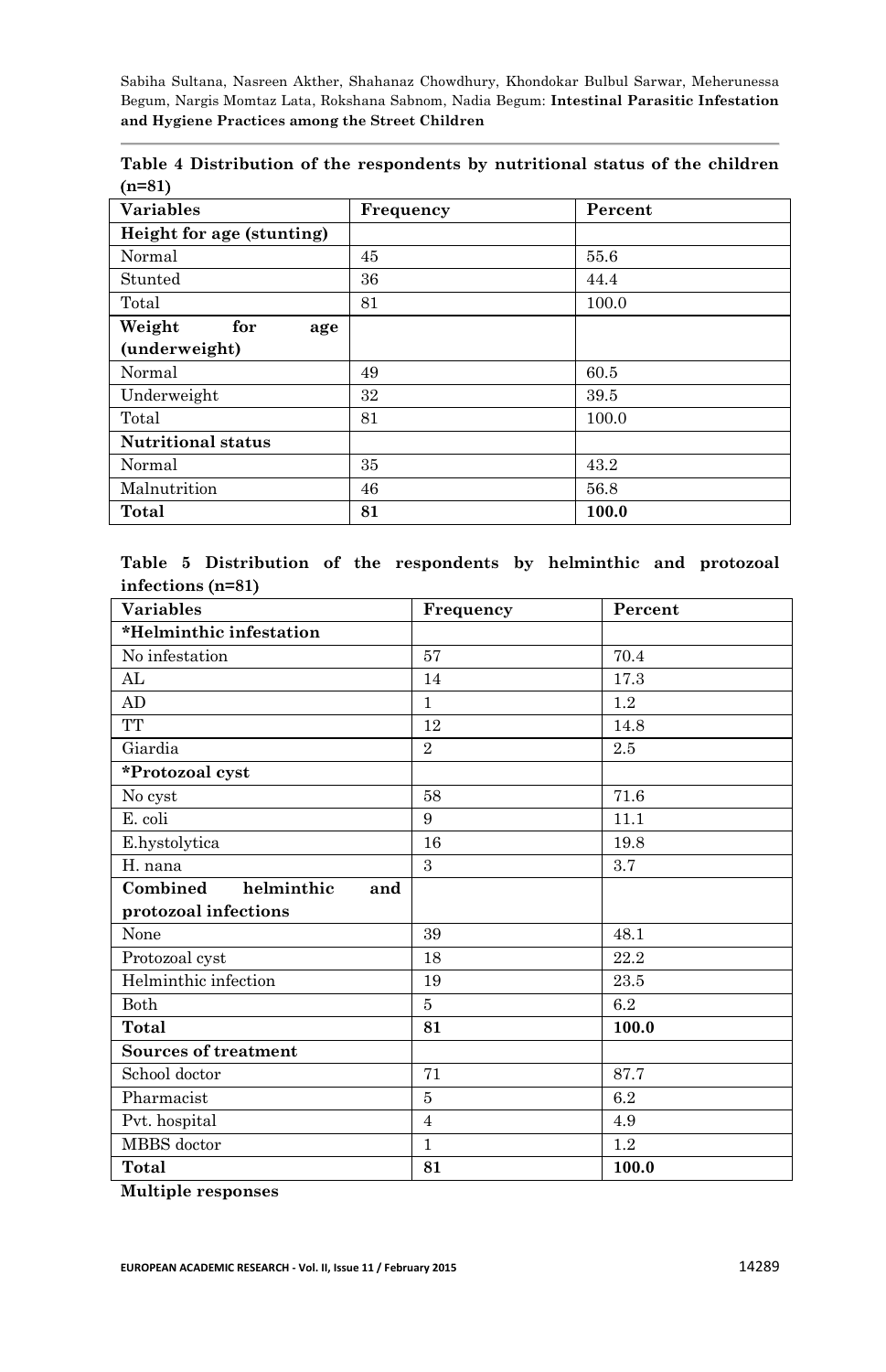|  |                             |  | Table 6 Distribution of the respondents according to relationship betwee |  |  |
|--|-----------------------------|--|--------------------------------------------------------------------------|--|--|
|  | parasitic infection and sex |  |                                                                          |  |  |

| Sex  | <b>Parasitic infection</b> |      |              |      |  |
|------|----------------------------|------|--------------|------|--|
|      | None $(n=39)$              |      | $Yes (n=42)$ |      |  |
|      | No.                        | %    | No.          | %    |  |
| Boy  |                            | 52.4 | 10           | 47.6 |  |
| Girl | 28                         | 46.7 | 32           | 53.3 |  |

Chi-square =0.203; df= 1; p>0.05

| Table 7 Distribution of the respondents according to parasitic infection and |  |  |  |  |
|------------------------------------------------------------------------------|--|--|--|--|
| nutritional status                                                           |  |  |  |  |

| <b>Nutritional status</b> | <b>Parasitic infection</b> |      |             |      |  |
|---------------------------|----------------------------|------|-------------|------|--|
|                           | None $(n=39)$              |      | $Yes(n=42)$ |      |  |
|                           | No.                        | %    | No.         | %    |  |
| Normal                    | 20                         | 57.1 | 15          | 42.9 |  |
| Malnutrition              | 19                         | 41.3 | 27          | 58.7 |  |

Chi-square =1.997; df= 1; p>0.05



**Figure 1 Distribution of the respondents by sex**



**Figure 2 Distribution of the respondents by level of education**